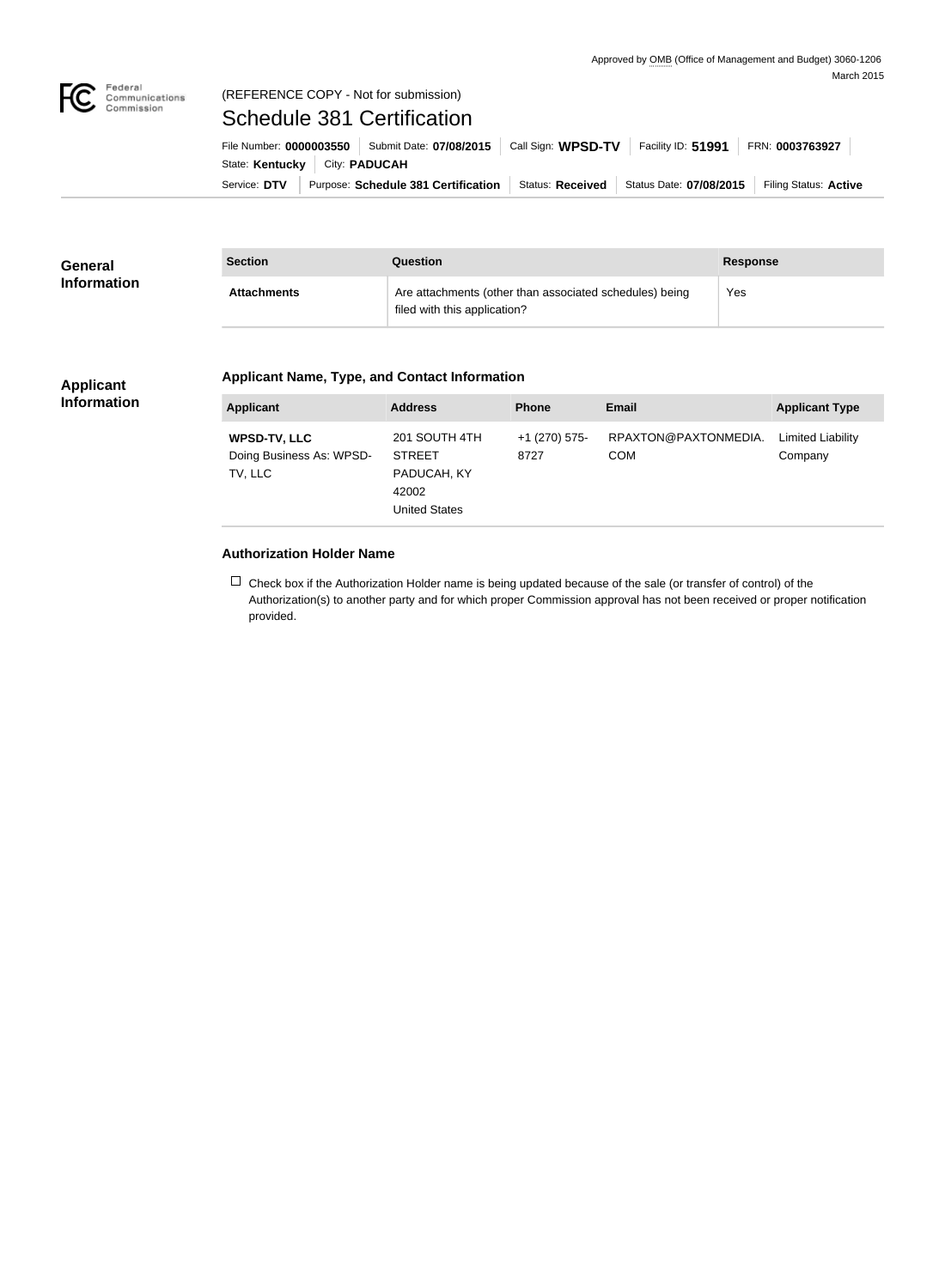| <b>Contact</b><br><b>Representatives</b><br>(3) | <b>Contact Name</b>                                                                                      | <b>Address</b>                                                                                   | <b>Phone</b>            | <b>Email</b>              | <b>Contact Type</b>         |
|-------------------------------------------------|----------------------------------------------------------------------------------------------------------|--------------------------------------------------------------------------------------------------|-------------------------|---------------------------|-----------------------------|
|                                                 | <b>Bill Evans</b><br><i>Vice President of News &amp;</i><br><b>Operations</b><br>Paxton Media Group, LLC | 100 Television Lane<br>Paducah, KY 42002<br><b>United States</b>                                 | $+1$ (270) 415-<br>1943 | bevans@wpsdlocal6.<br>com | Contact<br>Representative   |
|                                                 | <b>Joey Gill</b><br><b>Chief Engineer</b><br>Paxton Media Group, LLC                                     | 100 Television Lane<br>Paducah, KY 42003<br><b>United States</b>                                 | $+1$ (270) 416-<br>1938 | jgill@wpsdLocal6.<br>com  | Technical<br>Representative |
|                                                 | Eve R. Pogoriler<br>Legal Counsel<br><b>COVINGTON &amp; BURLING LLP</b>                                  | One CityCenter<br>850 Tenth Street, NW<br><b>WASHINGTON, DC</b><br>20001<br><b>United States</b> | $+1$ (202) 662-<br>5345 | epogoriler@cov.com        | Legal<br>Representative     |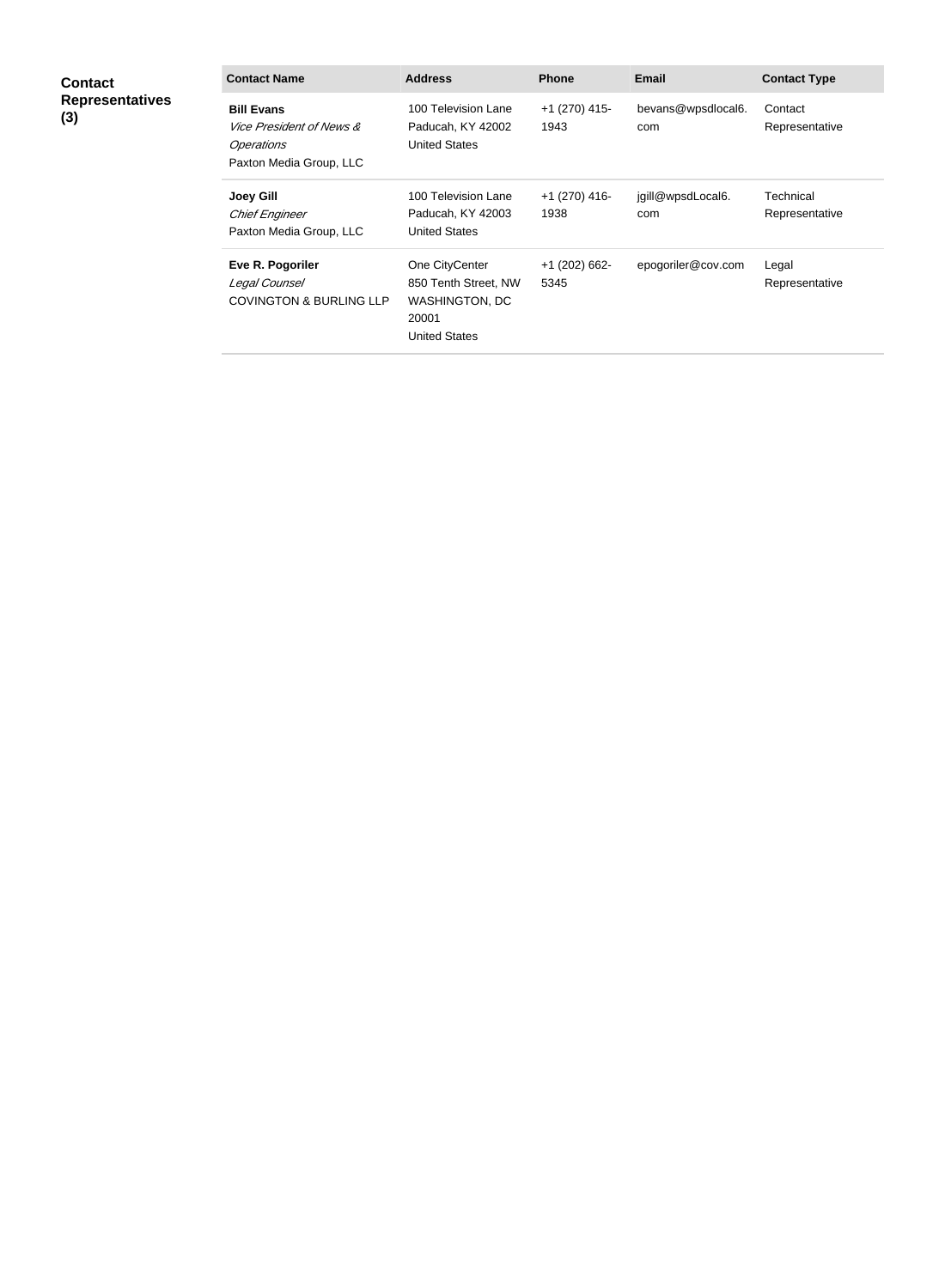| <b>Section</b>                                | <b>Question</b>                                                                                                                                                                                                              | <b>Response</b>                                                   |
|-----------------------------------------------|------------------------------------------------------------------------------------------------------------------------------------------------------------------------------------------------------------------------------|-------------------------------------------------------------------|
| Database<br>Certification                     | License File Number:                                                                                                                                                                                                         | <b>BLCDT-</b><br>20040227ABD                                      |
|                                               | Licensee hereby certifies that it has reviewed its license authorization/construction<br>permit and underlying Database Technical Information for its Eligible Facility as<br>reflected in File Number BLCDT-20040227ABD and | it is accurate and<br>complete to the<br>best of its<br>knowledge |
| Information<br>on Licensed<br>Facility        | <b>Transmitter Make:</b>                                                                                                                                                                                                     | Harris                                                            |
|                                               | <b>Transmitter Model:</b>                                                                                                                                                                                                    | Sigma CD 3200 P2-<br><b>CF</b>                                    |
|                                               | Transmitter Maximum Power Output:                                                                                                                                                                                            | 906.0                                                             |
|                                               | Transmitter Type:                                                                                                                                                                                                            | Tube                                                              |
| Licensee's<br>Primary<br>Antenna              | Antenna Type:                                                                                                                                                                                                                | Slot                                                              |
|                                               | Is the licensee's primary antenna capable of operating over multiple channels (e.g.,<br>broadband)?                                                                                                                          | <b>No</b>                                                         |
|                                               | Is the licensee's primary antenna shared?                                                                                                                                                                                    | No                                                                |
|                                               | Antenna Location:                                                                                                                                                                                                            | <b>Top Mount</b>                                                  |
| Licensee's<br>Primary<br>Transmission<br>Line | Transmission Line Type:                                                                                                                                                                                                      | Rigid                                                             |
|                                               | Section Lengths:                                                                                                                                                                                                             | 20 feet                                                           |
| Antenna<br>Support<br>Structure               | Year of last structural analysis conducted on the structure:                                                                                                                                                                 | 2003                                                              |
|                                               | Under what structural standard was the last structural analysis conducted:                                                                                                                                                   | Other                                                             |
|                                               | Does the licensee own this antenna support structure:                                                                                                                                                                        | Yes                                                               |

**Schedule 381**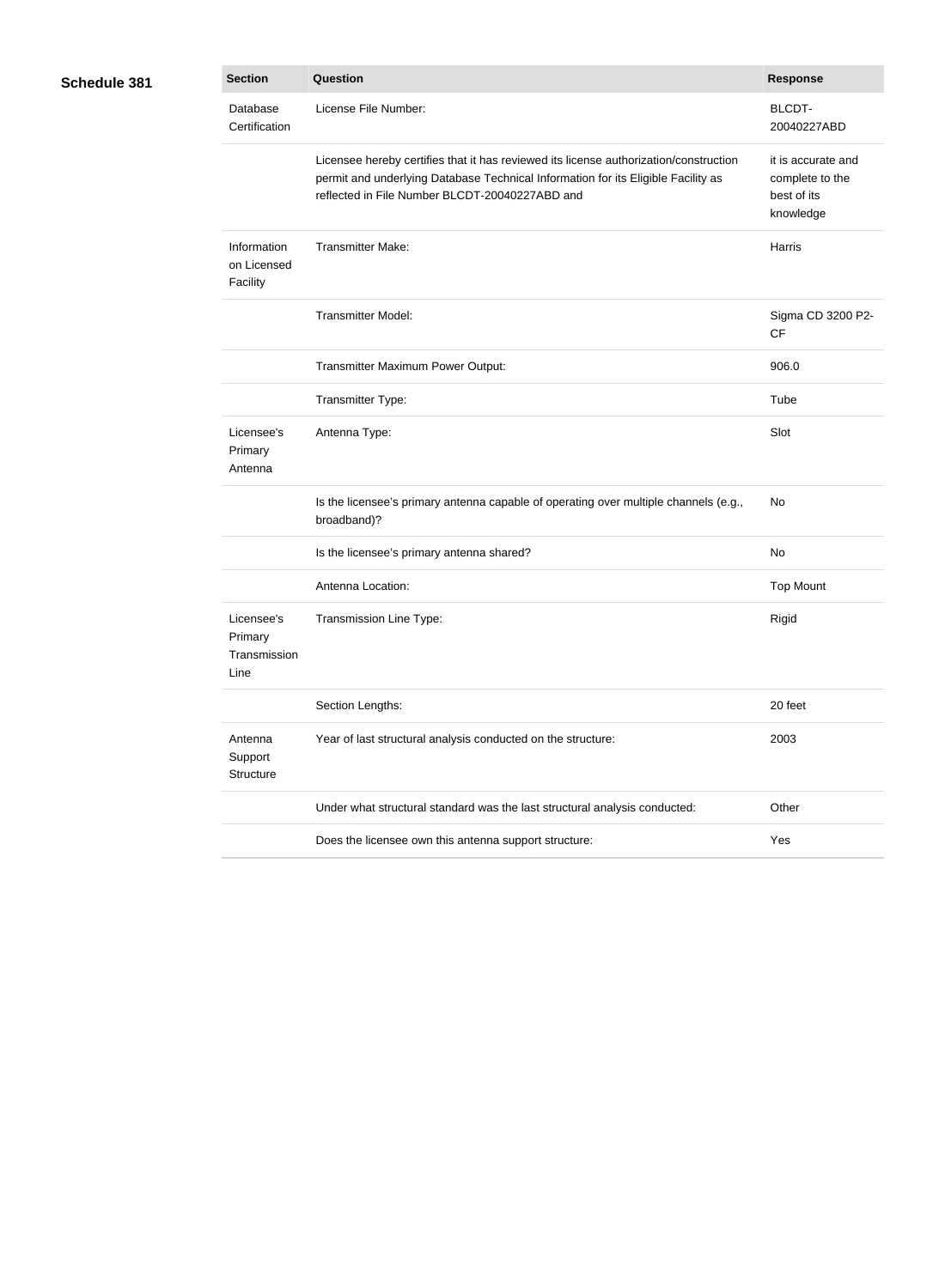| <b>Certification</b> | <b>Section</b>                                    | Question                                                                                                                                                                                                                                                                                                                                                                                                                                                                                                                                                                                                                                                                                                                                                                                                                                                  | <b>Response</b>                                                               |
|----------------------|---------------------------------------------------|-----------------------------------------------------------------------------------------------------------------------------------------------------------------------------------------------------------------------------------------------------------------------------------------------------------------------------------------------------------------------------------------------------------------------------------------------------------------------------------------------------------------------------------------------------------------------------------------------------------------------------------------------------------------------------------------------------------------------------------------------------------------------------------------------------------------------------------------------------------|-------------------------------------------------------------------------------|
|                      | <b>General Certification</b><br><b>Statements</b> | The Applicant waives any claim to the use of any particular<br>frequency or of the electromagnetic spectrum as against the<br>regulatory power of the United States because of the<br>previous use of the same, whether by authorization or<br>otherwise, and requests an Authorization in accordance with<br>this application (See Section 304 of the Communications Act<br>of 1934, as amended.).                                                                                                                                                                                                                                                                                                                                                                                                                                                       |                                                                               |
|                      |                                                   | The Applicant certifies that neither the Applicant nor any<br>other party to the application is subject to a denial of Federal<br>benefits pursuant to §5301 of the Anti-Drug Abuse Act of<br>1988, 21 U.S.C. §862, because of a conviction for<br>possession or distribution of a controlled substance. This<br>certification does not apply to applications filed in services<br>exempted under §1.2002(c) of the rules, 47 CFR. See §1.<br>2002(b) of the rules, 47 CFR §1.2002(b), for the definition of<br>"party to the application" as used in this certification §1.2002<br>(c). The Applicant certifies that all statements made in this<br>application and in the exhibits, attachments, or documents<br>incorporated by reference are material, are part of this<br>application, and are true, complete, correct, and made in<br>good faith.   |                                                                               |
|                      | <b>Authorized Party to Sign</b>                   | <b>FAILURE TO SIGN THIS APPLICATION MAY RESULT IN</b><br>DISMISSAL OF THE APPLICATION AND FORFEITURE<br>OF ANY FEES PAID<br>Upon grant of this application, the Authorization Holder may<br>be subject to certain construction or coverage requirements.<br>Failure to meet the construction or coverage requirements<br>will result in automatic cancellation of the Authorization.<br>Consult appropriate FCC regulations to determine the<br>construction or coverage requirements that apply to the type<br>of Authorization requested in this application.<br>WILLFUL FALSE STATEMENTS MADE ON THIS FORM<br>OR ANY ATTACHMENTS ARE PUNISHABLE BY FINE AND<br>/OR IMPRISONMENT (U.S. Code, Title 18, §1001) AND/OR<br>REVOCATION OF ANY STATION AUTHORIZATION (U.S.<br>Code, Title 47, §312(a)(1)), AND/OR FORFEITURE (U.S.<br>Code, Title 47, §503). |                                                                               |
|                      |                                                   | I certify that this application includes all required and<br>relevant attachments.                                                                                                                                                                                                                                                                                                                                                                                                                                                                                                                                                                                                                                                                                                                                                                        | Yes                                                                           |
|                      |                                                   | I declare, under penalty of perjury, that I am an authorized<br>representative of the above-named applicant for the<br>Authorization(s) specified above.                                                                                                                                                                                                                                                                                                                                                                                                                                                                                                                                                                                                                                                                                                  | <b>Bill Evans</b><br><i>Vice President of News &amp;</i><br><b>Operations</b> |
|                      |                                                   |                                                                                                                                                                                                                                                                                                                                                                                                                                                                                                                                                                                                                                                                                                                                                                                                                                                           | 07/08/2015                                                                    |